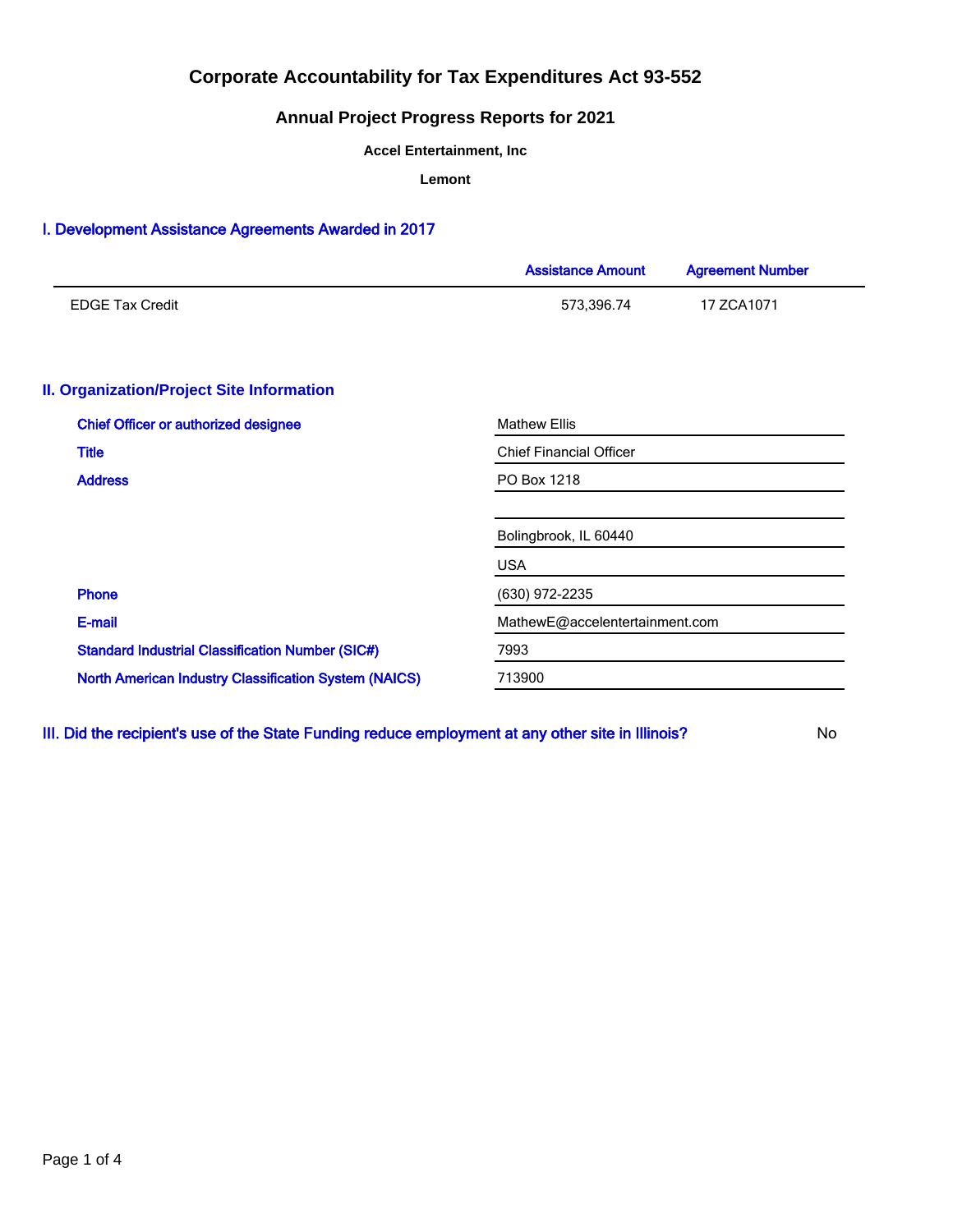# **Annual Project Progress Reports for 2021**

**Accel Entertainment, Inc**

**Lemont**

## **IV. Job Creation and Retention Data**

| <b>Program Type</b>      | <b>EDGE Tax Credit</b> |
|--------------------------|------------------------|
| <b>Agreement Number</b>  | 17 ZCA1071             |
| <b>Assistance Amount</b> | 573.396.74             |

|                  | <b>Report Header Definitions</b>         |
|------------------|------------------------------------------|
| Wages            | Average Annual Salary by Classifications |
| <b>Full-Time</b> | l Permanent Full-Time                    |
| +/-              | Gain or (Loss)                           |

### **Number of Employees At the Time of Application**

| <b>Job Classification</b> | <b>Avg Annual Salary</b> | <b>Positions</b> | <b>Full-Time</b> | <b>Part-Time</b> | <b>Temporary</b> |
|---------------------------|--------------------------|------------------|------------------|------------------|------------------|
| Executive                 | 118905.43                | 10               | 10               | 0                |                  |
| Director                  | 41582.60                 | 10               | 10               | 0                |                  |
| Manager                   | 34785.71                 | 35               | 35               |                  |                  |
| Administrative            | 20352.58                 | 22               | 22               |                  |                  |
| Support Staff             | 200238.07                | 61               | 61               | 0                | U                |
| <b>Totals:</b>            |                          | 138              | 138              |                  |                  |

### **Number of Employees As of the Date of the Report (12/31/2021)**

| <b>Job Classification</b> | <b>Avg Annual Salary</b> | <b>Positions</b> | <b>Full-Time</b> | $+/-$ | <b>Part-Time</b> | $+/-$ | <b>Temporary</b> | $+/-$    |
|---------------------------|--------------------------|------------------|------------------|-------|------------------|-------|------------------|----------|
| Executive                 | 450093.81                | 23               | 23               | 13    | 0                |       |                  | 0        |
| Director                  | 143526.36                | 25               | 25               | 15    | 0                |       |                  | 0        |
| Manager                   | 78141.11                 | 78               | 78               | 43    | 0                | 0     |                  | 0        |
| Administrative            | 60092.66                 | 27               | 27               | 5     | 0                | 0     | 0                | $\Omega$ |
| Support Staff             | 50833.37                 | 127              | 127              | 66    | 0                | 0     |                  | 0        |
| Totals: I                 |                          | 280              | 280              | 142   |                  |       |                  |          |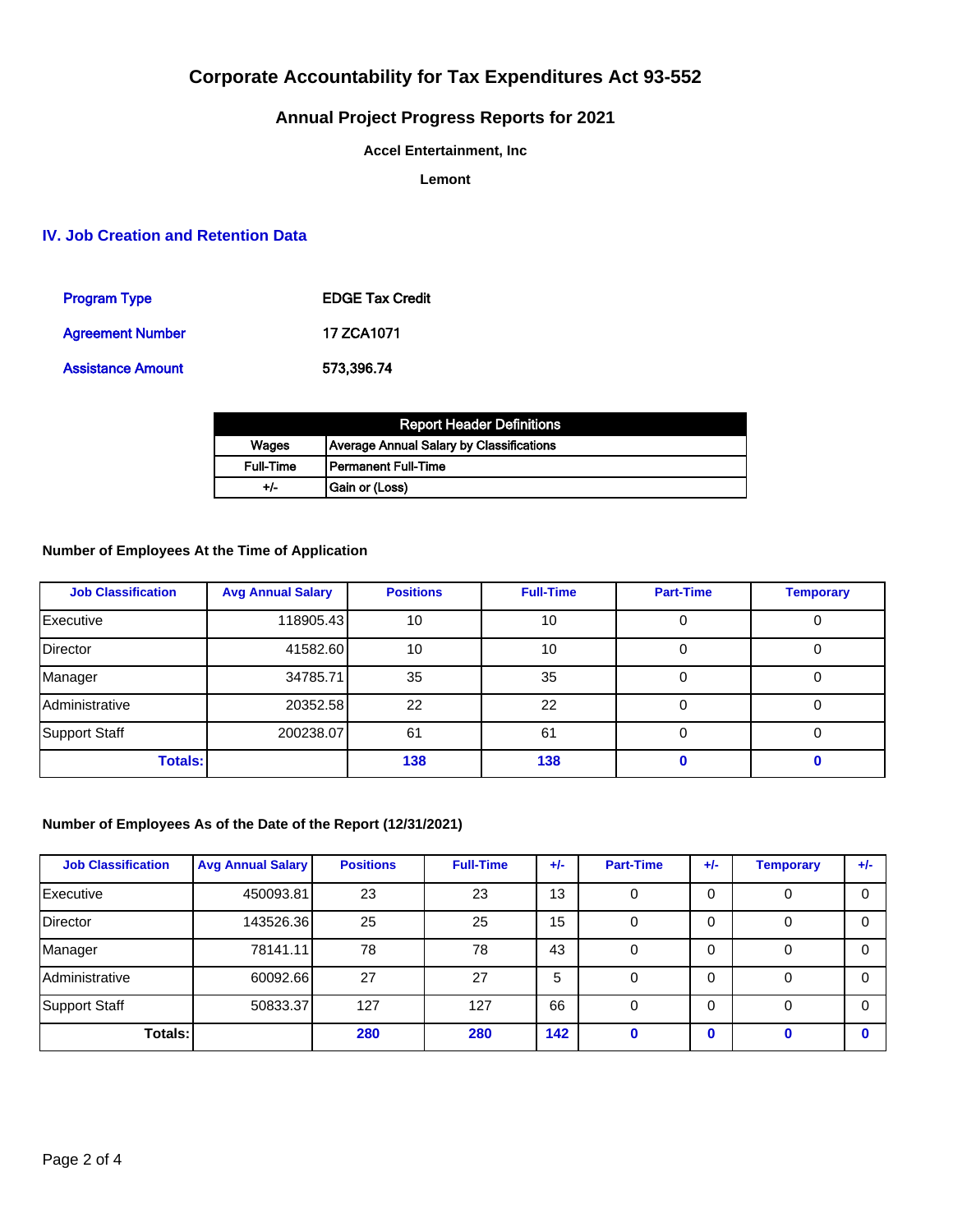## **Annual Project Progress Reports for 2021**

### **Accel Entertainment, Inc**

#### **Lemont**

### **Number of Jobs Stated in the Agreement that would be Created at the Site as a Result of Assistance**

| <b>Job Classification</b> | <b>Avg Annual Salary</b> | <b>Positions</b> | <b>Full-Time</b> | <b>Part-Time</b> | <b>Temporary</b> |
|---------------------------|--------------------------|------------------|------------------|------------------|------------------|
| Executive                 | 450093.81                | 13               | 13               |                  |                  |
| Director                  | 143526.36                | 15               | 15               |                  |                  |
| Manager                   | 78141.11                 | 43               | 43               |                  |                  |
| <b>Administrative</b>     | 60092.66                 | 5                | ٠h               |                  |                  |
| Support Staff             | 50833.37                 | 66               | 66               |                  | $\mathbf{0}$     |
| <b>Totals:</b>            |                          | 142              | 142              |                  |                  |

#### **Number of Jobs Stated in the Agreement that would be Retained at the Site as a Result of Assistance**

| <b>Job Classification</b> | <b>Avg Annual Salary</b> | <b>Positions</b> | <b>Full-Time</b> | <b>Part-Time</b> | <b>Temporary</b> |
|---------------------------|--------------------------|------------------|------------------|------------------|------------------|
| <b>INONE</b>              | 0.00 l                   |                  |                  |                  |                  |
| Totals: I                 |                          |                  |                  |                  |                  |

### **Number of Full-Time Permanent Employees Anticipated To Be Hired at this Site on 12/31/2021**

| <b>Job Classification</b> | Anticipated Starting Dates   Number of Positions to be   Average Annual Wage per<br><b>Hired in this Category</b> | <b>New Employee</b> | <b>Total New Payroll to be</b><br><b>Created</b> |
|---------------------------|-------------------------------------------------------------------------------------------------------------------|---------------------|--------------------------------------------------|
| <b>NONE</b>               |                                                                                                                   | \$0.00              | \$0.00]                                          |
| <b>Totals:</b>            |                                                                                                                   |                     | \$0.00                                           |

#### Job Creation Data Explanatory Notes

If the change (gain/loss) in the number of full-time permanent employees as of the date of the report plus the number of full-time permanent employees anticipated to be hired after date of the report does not equal the number of full-time permanent employees stated in the Agreement that would be created at the site as a result of the assistance, then please explain why not: